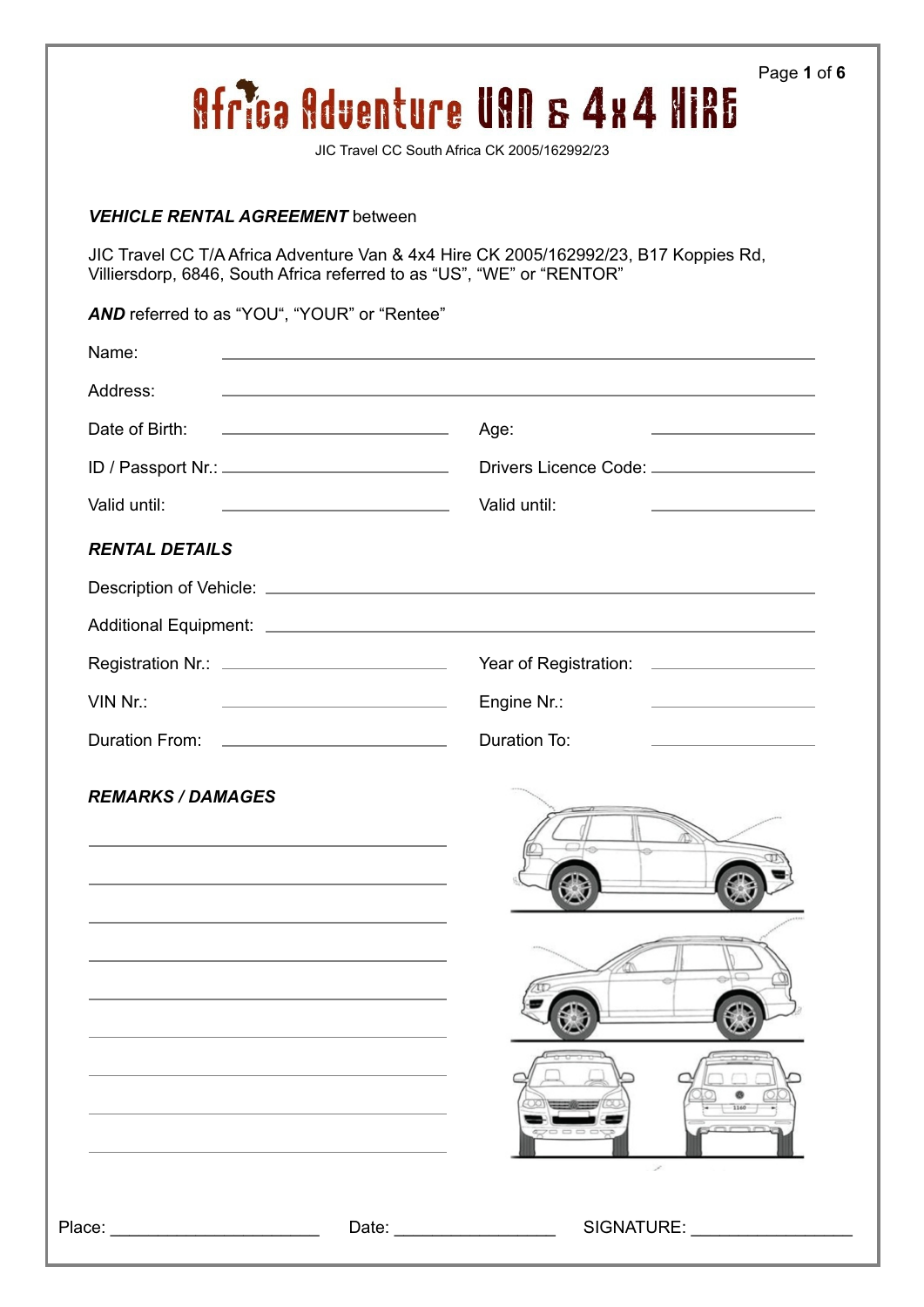Page 2 of 6

# **Africa Adventure UAN & 4x4 NIRE**

JIC Travel CC South Africa CK 2005/162992/23

## *AFRICA ADVENTURE VAN & 4x4 HIRE TERMS AND CONDITIONS*

+27 21 007 52 86 (office number)

\_\_\_\_\_\_\_\_\_\_\_\_\_\_\_\_\_\_\_\_\_\_\_\_\_\_\_ (24 hours emergency number)

### *GENERAL DETAILS*

If you phone from an international number, the dialling code for South Africa is "+27" and the zero falls away in front of the number. We suggest that you buy a local number just in case you do not have reception on your international number. The service provider we suggest you buy it from is Vodacom. Once you have this local number please send a text to us so that we have your contact details on file if something must be communicated to you.

### *EXCESS OPTIONS*

### **ZAR 15 000 EXCESS (TYRES AND GLASS EXCLUDED) ALL MODELS**

The 15 000 excess means that in case of an accident where you were within the rules of the contract you will be held liable for the amount up to ZAR 15 000. The amount that exceeds this will be covered by Africa Adventure Van & 4x4 Hire. Any normal wear and tear on the vehicle and damages arising from normal wear and tear will be for Africa Adventure Van & 4x4 Hire's account and will not be billed to the client. The covered items exclude: Bumpers, Rims, Canopies, Camping Equipment, Personal Loss, Accommodation costs, Tow in costs, Tyres and Glass parts (if the tyre and glass waiver is not paid for), Underbody Damage, Water Damage, Theft (if keys cannot be presented) AND ALL OTHER ITEMS AS LISTED BELOW. You will be held liable for the full replacement value of these items We do not accept repaired tyres (We will not charge you for a brand-new tyre if the one you have damaged, has already been worn down. We will measure the thread left on it and charge you only for thread left on the tyre).

### **ZERO EXCESS (TYRES AND GLASS EXCLUDED) ALL MODELS**

The Zero excess means that in case of an accident where you were within the rules of the contract you will not be held liable for any repair costs of the vehicle. Any normal wear and tear on the vehicle and damages arising from normal wear and tear will be for Africa Adventure Van & 4x4 Hire's account and will not be billed to the client. The covered items exclude: Bumpers, Rims, Canopies, Camping Equipment, Personal Loss, Accommodation costs, Tow in costs, Tyres and Glass parts (if the tyre and glass waiver is not paid for), Underbody Damage, Water Damage, Theft (if keys cannot be presented) AND ALL OTHER ITEMS AS LISTED BELOW. You will be held liable for the full replacement value of these items We do not accept repaired tyres (We will not charge you for a brand-new tyre if the one you have damaged, has already been worn down. We will measure the thread left on it and charge you only for thread left on the tyre).

### **ADDITIONAL TYRE AND GLASS WAIVER ALL MODELS**

You have 1 spare tyre with a rim in your vehicle. With this waiver you are covered for a maximum of 2 damaged tyres, if three or more tyres are damaged, these will be charged to you. We will not charge you for a brand-new tyre if the one you have damaged, has already been worn down. We will measure the thread left on it and charge you only for thread left on the tyre. This waiver covers all glass parts of the vehicle (all windows on the vehicle, all lights inside and outside, all mirrors inside and outside). It however does NOT cover the radio screen and does not cover canopy windows in the case of an accident where the canopy broke off the vehicle.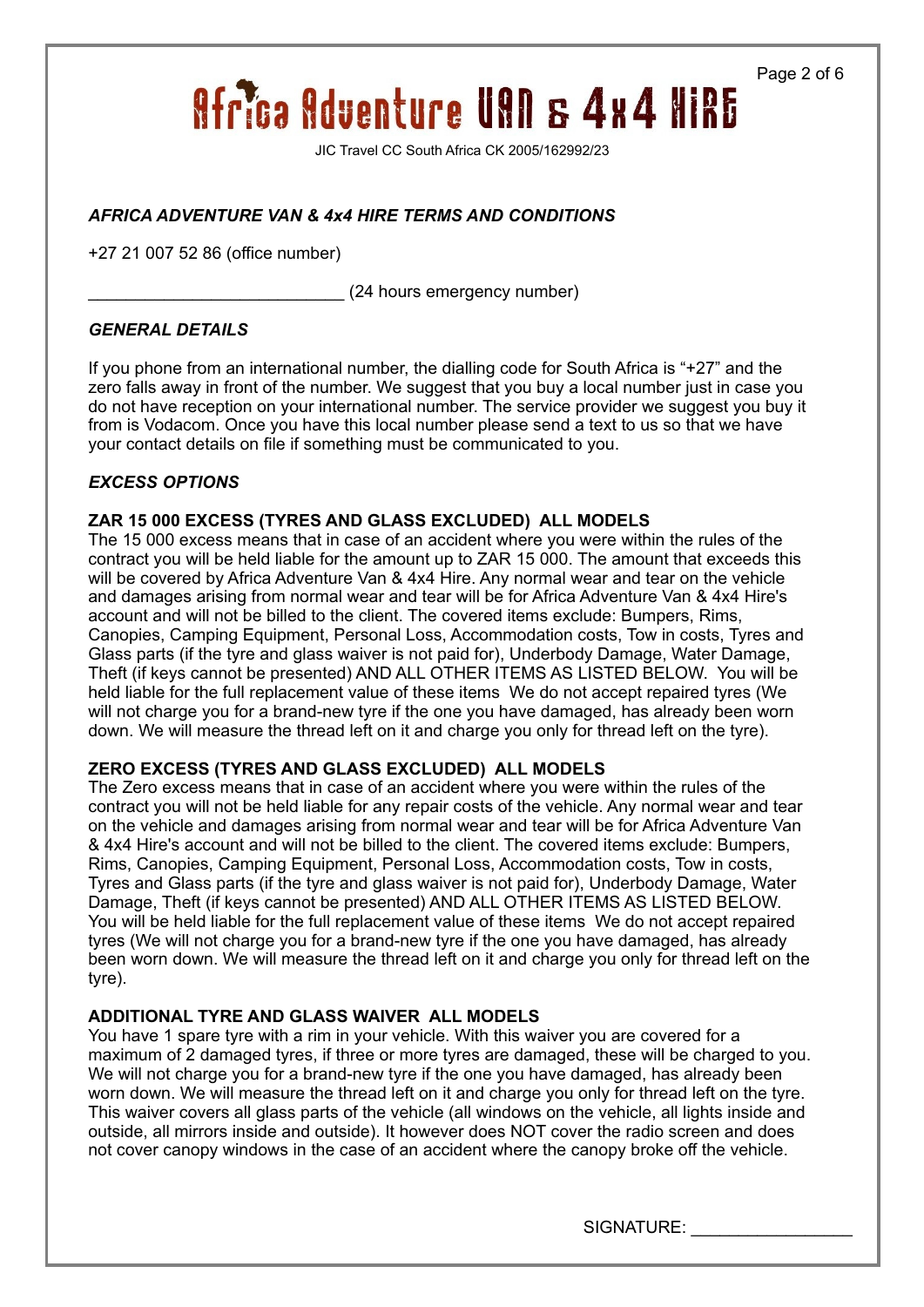Page 3 of 6

# **Africa Adventure UAN & 4x4 NIRE**

JIC Travel CC South Africa CK 2005/162992/23

#### *SPEED LIMITS AND TRACKING*

Your vehicle is fitted with a tracking device. Should you have an accident and this device shows that you were over the indicated speed limits your excess waiver will not cover the damages on the vehicle. Should an accident occur where you were within the indicated speed limits but were too fast for the road you were travelling on your excess option will NOT cover any damages.

#### **Our speed limits:**

- In any town: **60km/h**
- On any main road or highway: **120km/h** (unless otherwise stated by road signs)
- On any gravel road: **80km/h** (own discretion is advised)
- When 4x4 is engaged (High or Low Range): **45km/h**

Make sure that you disengage 4x4 after using it and that you do not drive for long distances with the 4x4 engaged. This will damage the underbody of the vehicle and will be billed back to you.

## *FORBIDDEN ROADS*

It is mandatory for all 4x4 and van rentals to present the indented route you wish to travel before the rental commences. There are *exclusions / forbidden roads* which will be indicated to you. This is for your own safety. Some roads would need at least 48 hours to assist you and you would be stranded for this time.

If it is found that the conditions you have submitted the vehicle to was not suitable for the vehicle type, then Africa Adventure Van & 4x4 Hire will NOT cover any damages / tow in costs arising from this.

### *PARTS / DEFECTS / SITUATIONS NOT COVERED BY THE EXCESS OPTIONS*

Africa Adventure Van & 4x4 Hire will not refund any repairs done to tyres as this tyre cannot be used again. We also do not refund any new tyres that was bought without our consent. Once the spare tyre we have given you is used, we will ensure you get replacement a spare tyre sent to you from our office or advice where you can get it repaired. If any normal wear and tear on the vehicle must be repaired during the trip by an outside supplier that we do not have an account with, you will have to pay the invoice and hand it in to us when the vehicle is returned. A refund will then be processed. This takes about 10 working days to reflect on your account please take note that refunds are done on the end of each month only.

If the vehicle is stolen and the rentee can present Africa Adventure Van & 4x4 Hire with the key then the excess option chosen will cover the vehicle. **If no key can be presented by the rentee, then the rentee will be held liable for the full market value of the vehicle.** In case the vehicle is hijacked, and key was taken with the vehicle, a police report must be presented to us before the excess option you have chosen will cover you.

No damage to camping equipment / vehicle equipment is included in any of the Excess Options. The renter will be held liable for any loss / damage outside of expected wear and tear to camping equipment (this includes Compressor Pumps, tools, Rims, Fridges, Bedding, Tents, Mattresses, GPS, Satellite Phones and Mobile Phones as well) you will be charged for the replacement cost of the equipment, not for the 2nd hand value.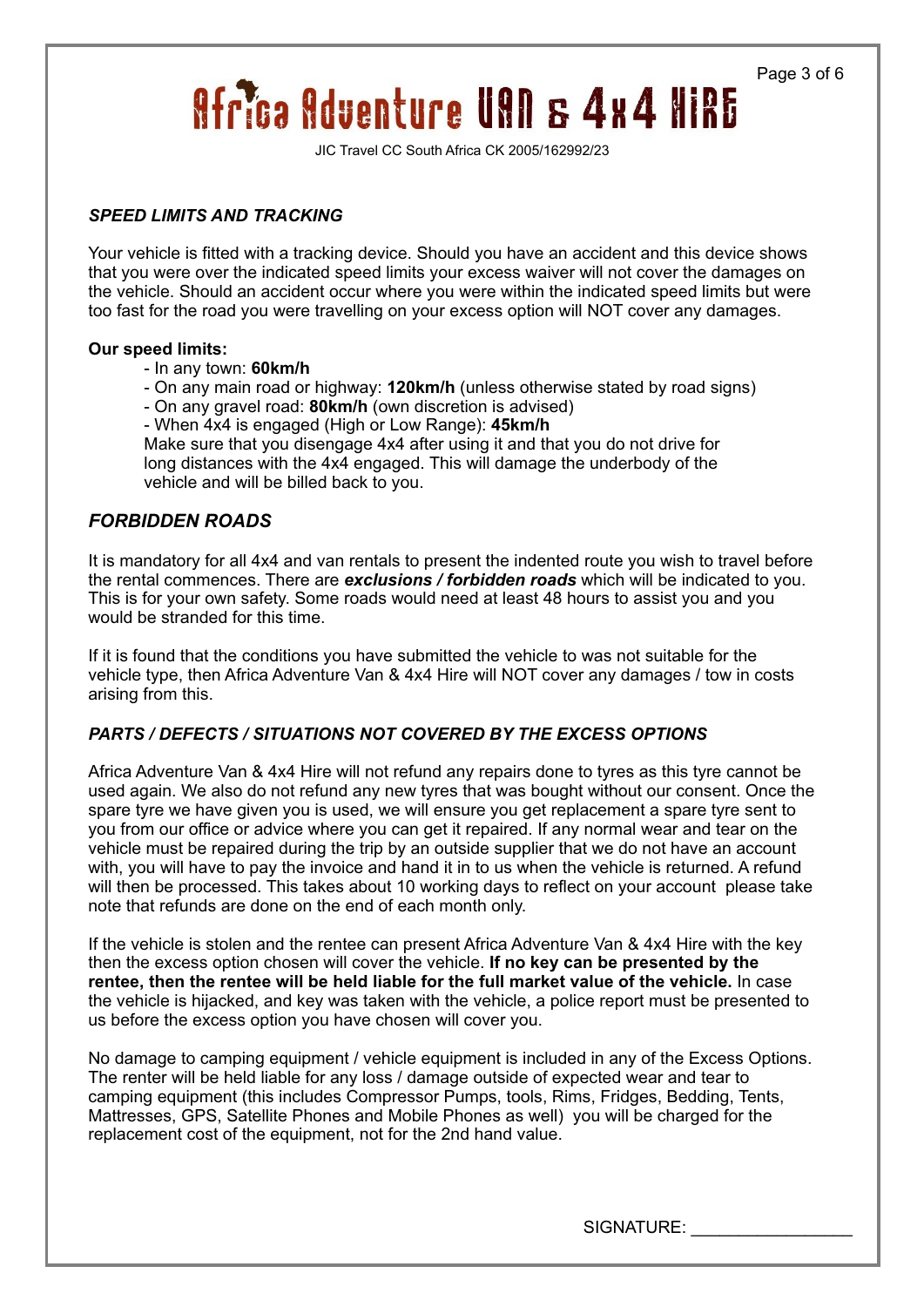Page 4 of 6

# **Africa Adventure UAN & 4x4 NiRE**

JIC Travel CC South Africa CK 2005/162992/23

No refund will be done by Africa Adventure Van & 4x4 Hirefor unplanned accommodation in case of any break down with the car, accident with the car or equipment failure during your trip. Our tents are water resistant and not water proof. Thus, if heavy rains are encountered you should plan ahead for proper accommodation.

*None of our excess options covers underbody and clutch damage!* If you have damage to the underbody and / or the clutch of the vehicle outside of expected normal wear and tear the full replacement / repair costs will be charged to you (the rentee). *Any and all damage to the front and rear bumpers of the vehicle is not covered by any of our excess options.* You will be held liable for the full amount of the replacement of the bumper (no repairs will be done on bumpers). *No damage to the rims is covered by any of the excess options in any situation.* The full replacement value of the damaged rims will be charged to the you - the rentee. *No defects to fridge batteries will be refunded* by Africa Adventure Van & 4x4 Hire. You can put your fridge on high when the car is moving, but as soon as the car stops the fridge has to be turned to low. If you are going to overnight, connect the fridge to normal power (cable will be supplied). If this is not done, your fridge battery will be drained, and it will no longer work until we can find someone to recharge the battery for you (at your own cost). **No damages to the car or break down costs for wheel nuts breaking off will be covered** by Africa Adventure Van & 4x4 Hire. The wheel nuts are checked with you on handing the vehicle over to you and it is explained how to maintain them properly. Thus, if this is not done the way we explained all costs arising from such an incident will be billed to you.

### *Africa Adventure Van & 4x4 Hire is not liable for any personal loss in the case of any accident.*

## *ACCIDENTS*

If you are involved in an accident where there is no third party involved or you were the guilty party in the accident, and your vehicle is a complete write off or is no longer road worthy, then the contract you have signed will no longer be valid regardless if it's the first or last day of the rental. That means that if you then decide to take a replacement car (year model subject to availability) for the rest of your trip, you must sign a new contract with us, pay for the amount of days you are hiring the replacement vehicle, and the rental amount you have paid for the damaged vehicle will not be refunded to you. If you were within the rules of the contract the excess waiver option you have chosen will still cover the damages on the vehicle (as explained above, with all exclusions considered).

All tow in costs that arise for the replacement car to be delivered and / or for the accident damage vehicle to be collected will be billed to you the rentee (if it was an accident where no third party was involved or you were the guilty party in the accident).

If someone else drove into you and you need a replacement vehicle, we will deliver the replacement vehicle free of charge and again if you were within the rules of the contract your excess waiver option will cover you as well. The replacement vehicle will continue on the same rental agreement and no additional charge (outside the excess amount, taking exclusions into account) will be billed to you, the rentee. If you drove into another vehicle then Africa Adventure Van & 4x4 Hire's 3rd party insurance will cover the damages on "the other" car. The renter will be liable for the damage on the Africa Adventure Van & 4x4 Hire vehicle (taking chosen excess option into account).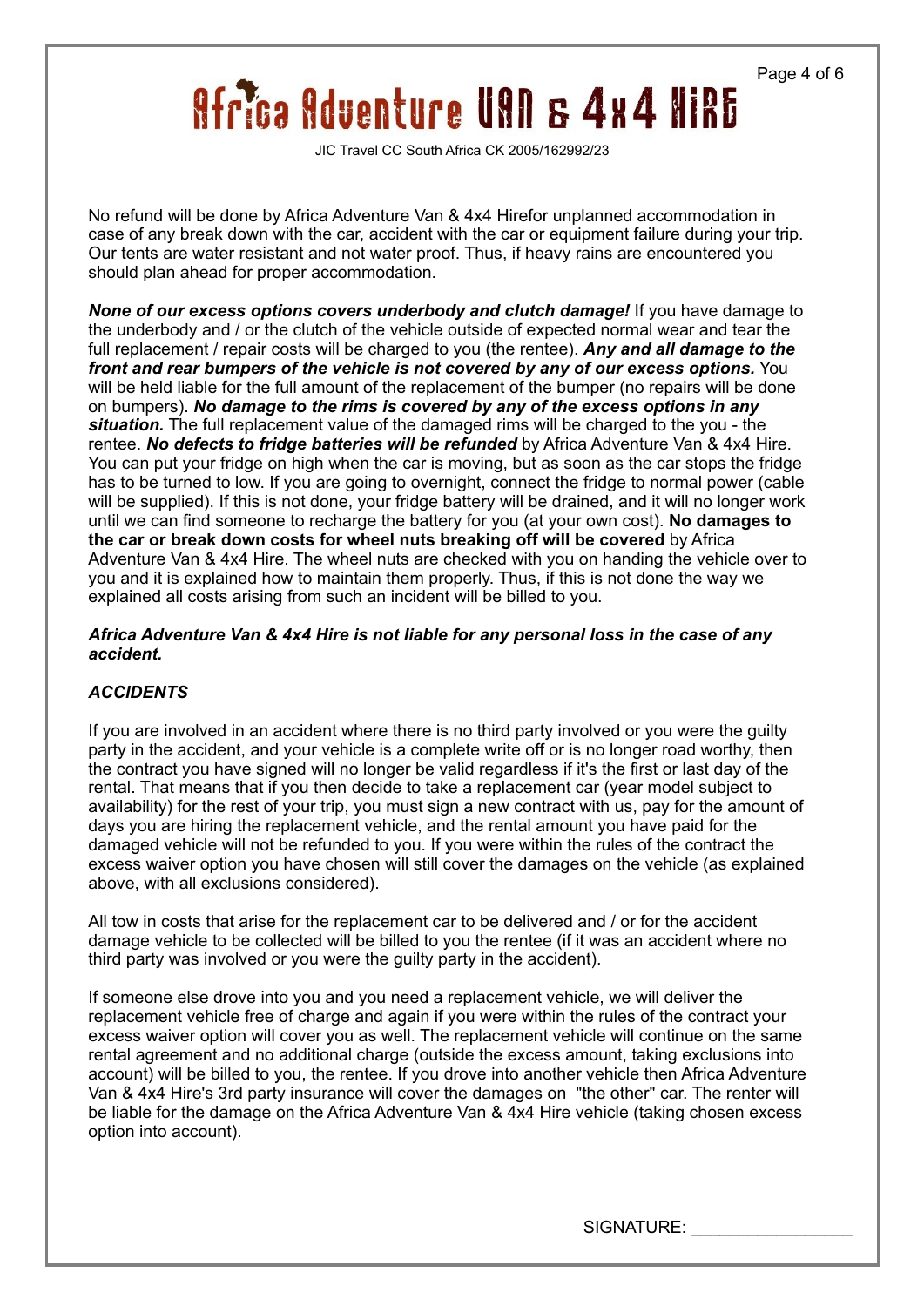Page 5 of 6

# **Africa Adventure UAN & 4x4 NIRE**

JIC Travel CC South Africa CK 2005/162992/23

South Africa law states that if you drove into the back of another vehicle (stationary or moving) that you are automatically the guilty party. In this case you, the rentee will be liable for all the damage costs on both vehicles.

If there is no medical emergency in the case of an accident, DO NOT leave our vehicle alone next to the road. Thieves tend to strip the cars if they are left abandoned. Should you decide to leave the vehicle and any loss is suffered by Africa Adventure Van & 4x4 Hire, this will be billed to you the rentee.

Give us a call and we will send someone close by to get you and your vehicle safely of the road. This might take a few hours and keep in mind that we make use of external suppliers for this and are subject to their availability of drivers and vehicles.

### *DAMAGE TO BE REPORTED*

**All accidents must be reported to Africa Adventure Van & 4x4 Hire**, no matter how minor the damage. If accidents are not reported to us **within 24 hours** of the accident, any excess option which you have with us will no longer apply to the damage caused to the vehicle. You will be held liable for the full amount of repairs.

Damages / defects to vehicle or equipment that was not reported to Africa Adventure Van & 4x4 Hire in advance to give us a chance to correct the mistake on our costs will not be considered for a refund when the vehicle is returned. Should damage be reported to us and there is no workshop available to assist in your area (this is for less serious problems where vehicle is still able to drive) we will let the problem be looked at, in the nearest town where they are able to help.

Replacement vehicles will only be sent if the vehicle is no longer safe to drive and we are not able to find a mechanic to fix the problem within a 24 hour period

- from time of call received we have 24 hours to get a proper diagnosis on the vehicle by a licensed mechanic of our choice.

- if this mechanic is not able to sort out the problem there, then we have a further 24 hours to get a replacement vehicle to you.

- we make use of external suppliers, thus please bear with us to get a hold of someone that is available to take care of your problem.

- most workshops / businesses are closed from Friday @ 17:00 till Monday @ 8:00 so there might be a delay during a weekend.

### *DRIVING AT NIGHT*

You are **NOT allowed to drive long distances** (between towns) **at night.** The sun sets around 6pm and rises around 6am. Of course you can drive within a town and do game drives and sunrise breakfasts etc. between these times, you are just not allowed on a high way / gravel road between towns. **The only reason for this is that we have a lot of animals on our roads at night and it's very difficult to see them, thus resulting in accidents.** But we do understand that you can have a flat tyre or get held up somewhere, so if you see you are not going to get to your destination before sunset, please give us a call to inform us. If you do attempt to drive at night without phoning us first, your excess waiver option will not cover any damages sustained.